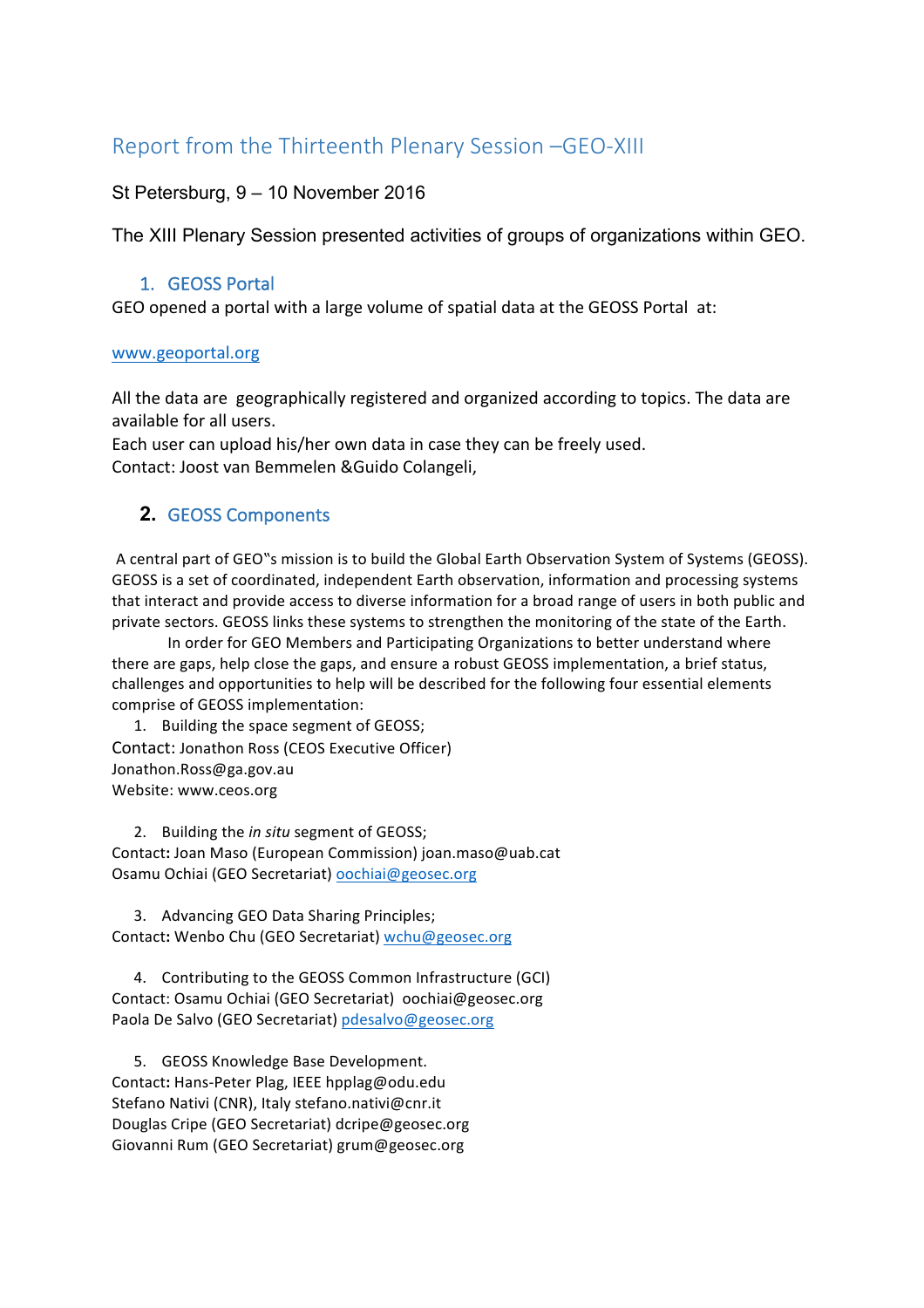#### **Flagships**

The first group are called **Flagships** and went through a thorough review:

### **GEO Biodiversity Observation Network (GEO BON): Monitoring biodiversity**

**change in support of policy.** GEO BON is focused on helping countries understand and monitor the status and trends in their ecosystems, the biodiversity that they sustain and the services they provide. To that purpose, GEO BON facilitates the development of national and regional biodiversity observation systems.

Contact person: Laetitia Navarro (Executive Secretary): info@geobon.org Website: http://geobon.org/

### **GEO Global Agriculture Monitoring (GEOGLAM): Leveraging Earth Observations for a Food Secure World. The project takes into account the present expanding world population combined with climate change versus**

**sustainable agriculture production.** GEOGLAM, the GEO Global Agriculture Monitoring initiative (geoglam.org), contributes to meeting this challenge by promoting the use of Earth Observations (EO) for monitoring agriculture, and is implemented globally and regionally with a focus on enhancing national capacity.

Contact person: Michel Deshayes (GEOGLAM Coordinator)

Websites : geoglam.org; geoglam-crop-monitor.org; asia-rice.org; geo-rapp.org; jecam.org

### **The Global Forest Observations Initiative (GFOI): Measuring and Monitoring**

**Forest and Terrestrial Carbon.** GFOI supports REDD+ countries to develop their national forest monitoring systems and associated emissions measurement, reporting and verification (MRV) procedures.

Contact person: Thomas Harvey, Coordinator Global Forest Observations Initiative (GFOI) Office: tom.harvey@gfoi.org ; www.gfoi.org

#### **GOS4M: Global Observation System for Mercury - in support of policy and**

**science.** The GOS4M Flagship aims to: i) increase the availability and quality of Earth Observation data and information to contribute to the understanding of the cycling of mercury released to the global environment and, where appropriate, anticipate possible changes; ii) harmonize metadata production, archiving and data sharing from the mercury observation network; and iii) develop advanced services in support of policy mandate(s) through the Minamata Convention.

Contact person: Nicola Pirrone (nicola.pirrone@iia.cnr.it)

GEO Principal of Italy & Director of the CNR-Institute of Atmospheric Pollution Research (www.iia.cnr.it)

#### 3. Initiatives

The second group are called **User & Policy-Driven Initiatives:**

**GEOCRI** (GEO Cold Regions Initiative). The ambition of GEOCRI is to serve both the policy and user demand by (among others) strengthening the synergies between environmental, climate, and cryosphere research efforts for improved Earth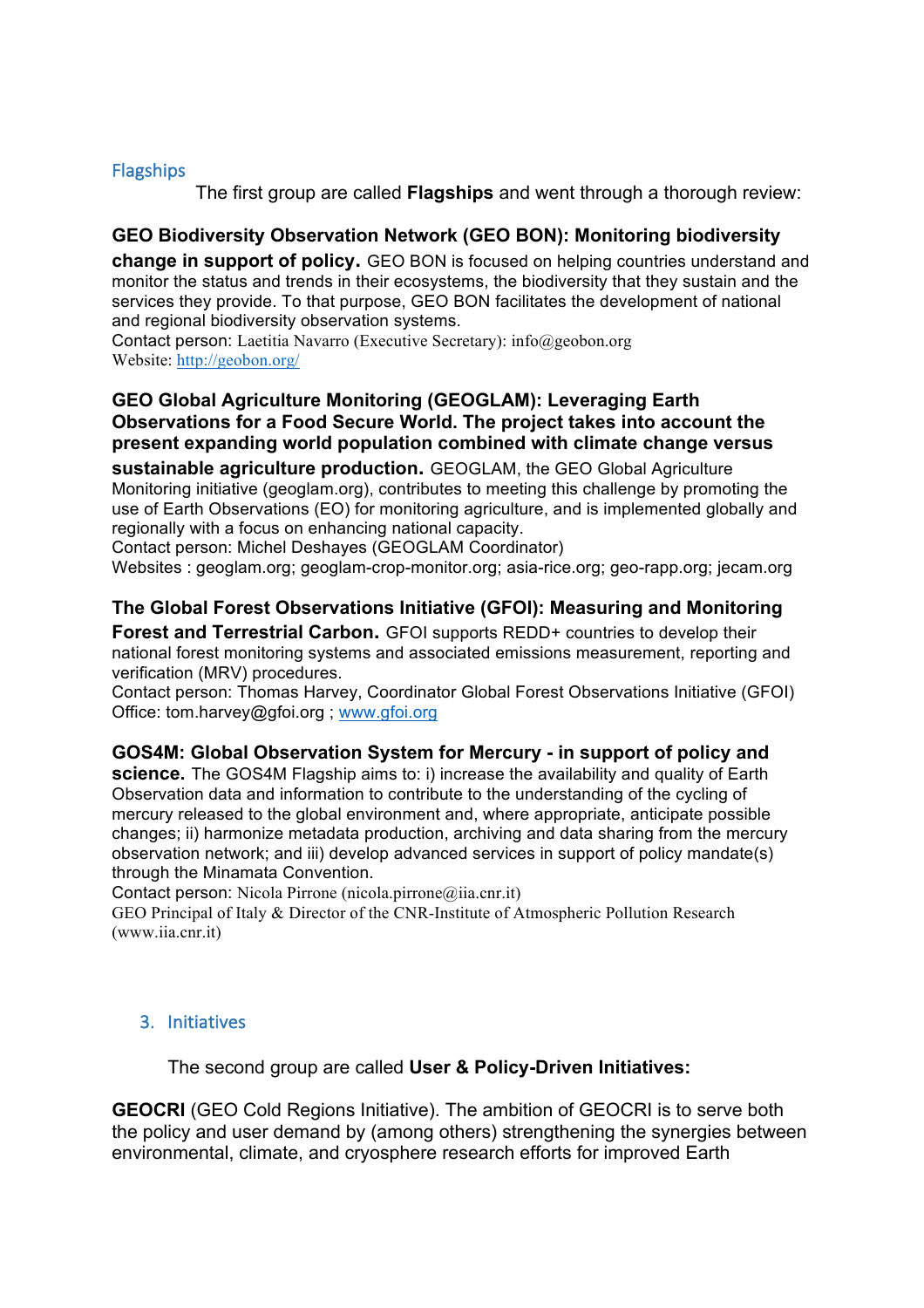Observations and information throughout the Cold Regions, and ultimately on a global scale. Reported by Hannele Savela Contact: Dr Yubao Qiu, giuyb@radi.ac.cn, GEOCRI Work Plan

http://www.earthobservations.org/activity.php?id=44

**The GEOCarbon & GHG Initiative:** Monitoring the Global Carbon Cycle: a complex ensemble of different players, countries, systems, networks, datasets, methodologies, rules, standards, etc.

ESA (CEOS Programme Board & ExCom Representative) Reported by Stephen Briggs.

Contact: antonio.bombelli@cmcc.it, jost.lavric@icos-ri.eu

**Earth Observations for Ecosystem Accounting (EO4EA)** A GEO Initiative for 2017 – 2019. There are several parts of the project and these are: compilation and assessment of Ecosystem Accounts and their use of Earth Observation, definition of ecosystem extent and condition, ecosystem services classification to identify EO measurements to track ecosystem services. The project is focused both on pilots at national and regional scales. Reported by John Matuszak

# **GEO ECO, The Global Ecosystem Initiative: Monitoring and Modeling the Changing Global Ecosystem to Improve Ecosystem**

**Benefits.** The GEO ECO Initiative builds upon available Earth observation data, results and information and use them on a global scale, identifying Protected Areas of international relevance, extending the analysis to unprotected areas and adopting the view of ecosystems as "one physical system" with their environment.

Contact: Antonello Provenzale (GEO ECO Lead:) antonello.provenzale@cnr.it Website: (the GEO ECO site is under construction but see http://www.ecopotential-project.eu/ )

# **Data Access for Risk Management (GEO-DARMA): Using Earth Observations** for Better Decision-Making in Support of Disaster Risk Management and

**Resilience.** GEO-DARMA addresses some of the most critical issues related to Disaster Risk Reduction (DRR) affecting countries in a given region (e.g. South-East Asia, Africa, or Latin America). Through end-to-end pilot projects that rely on the use of multiple Earth observations (space, airborne, in situ) and other data (socio-economic, models outputs, etc.), GEO-DARMA will deliver specific risk information products and services in response to end-user needs. GEO-DARMA addresses some of the most critical issues related to Disaster Risk Reduction (DRR) affecting countries in a given region (e.g. South-East Asia, Africa, or Latin America). Through end-to-end pilot projects that rely on the use of multiple Earth observations (space, airborne, in situ) and other data (socio-economic, models outputs, etc.), GEO-DARMA will deliver specific risk information products and services in response to end-user needs.

Contact: Ivan Petiteville (CEOS, European Space Agency), Ivan.Petiteville@esa.int

# **Global Network for Observations and Information on Mountain Environments (GEO-GNOME): Improving Understanding of Mountain**

**Regions.** GEO-GNOME will compile data and make data available on the current and future state of the mountains to improve our understanding of the drivers, conditions and trends in the highaltitude regions and to support policy decisions.

Contact: Gregory B. Greenwood: greg.greenwood@giub.unibe.ch Elisa Palazzi: e.palazzi@isac.cnr.it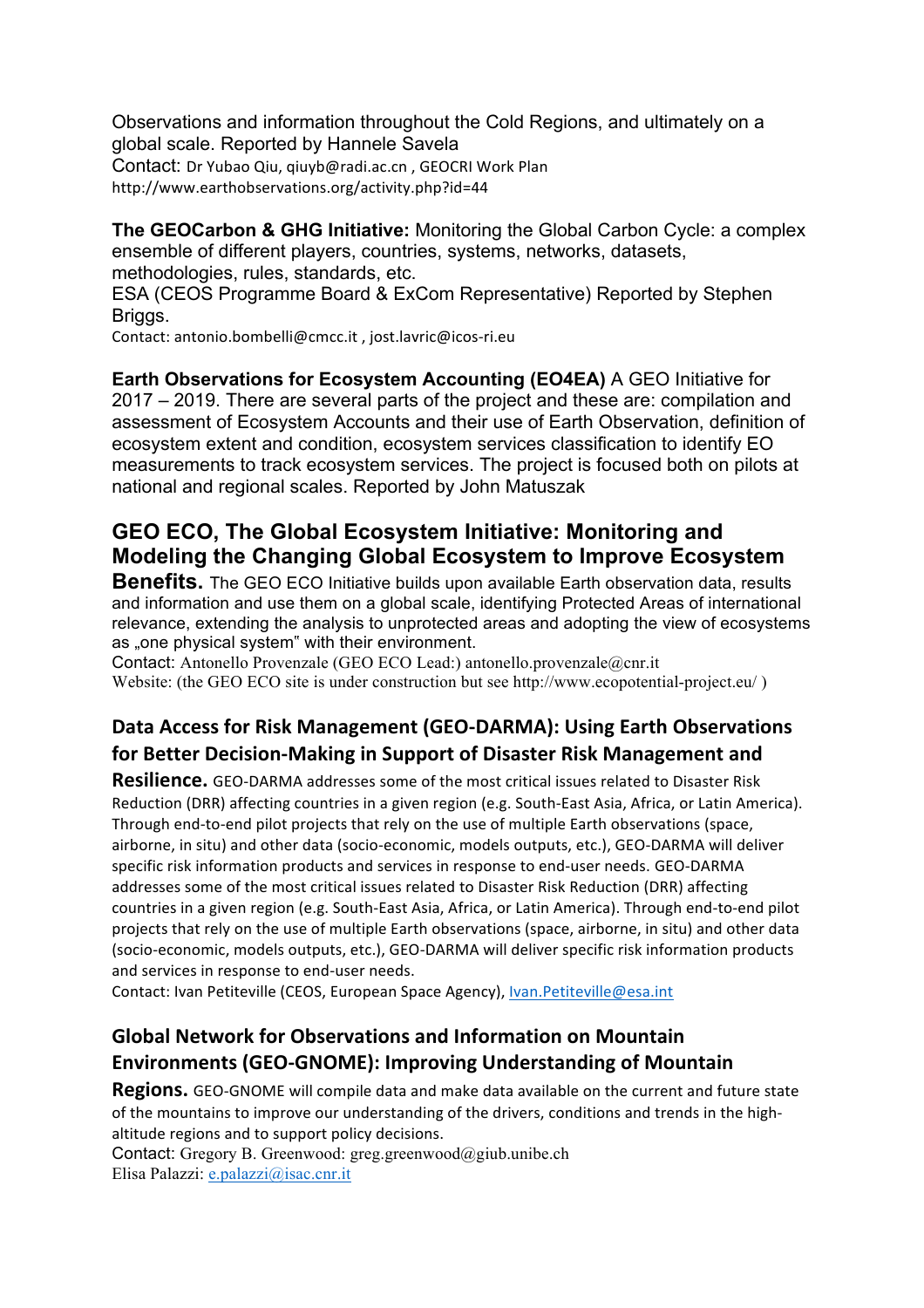# GEO Global Water Sustainability (GEOGLOWS): Applications of Earth **Observations for Sustainably Managing the World's Water Resources.**

GEOGLOWS facilitates the use of Earth observation assets to contribute to mitigating water shortages, excesses and degraded water quality arising from population growth, climate change and industrial development on a world-wide basis.

Contact: Angelica Gutierrez: angelica.gutierrez@noaa.gov Bradley Doorn: bradley.doorn@nasa.gov Nathaniel Booth: nlbooth@usgs.gov Cc to Richard Lawford: Richard.lawford@morgan.edu

### **Geohazard Supersites and Natural Laboratories -GSNL: better science for more effective Disaster Risk Reduction.** The Geohazard

Supersites are seismic or volcanic areas where an international partnership is focused on providing new scientific results, directly supporting local DRR actions by institutional end-users. Contact: Stefano Salvi, stefano.salvi@ingv.it - http://www.earthobservations.org/gsnl.php

# GEO Human Planet Initiative (GEO HPI): Spatial modeling of human settlements, impact, exposure and access to resources to support the post-

**2015 international framework policies.** The GEO HPI is committed to develop a new generation of measurements and information products that provide new scientific evidence and a comprehensive understanding of the human presence on the planet to support global policy processes with agreed, actionable, goal-driven and universally applicable metrics and indicators. Contact: Martino Pesaresi (European Commission, Joint Research Centre) martino.pesaresi@jrc.ec.europa.eu http://ghsl.jrc.ec.europa.eu / https://ec.europa.eu/jrc/en

**GEO VENER: Vision for renewable ENERgies.** GEO-VENER plans to lay the groundwork to link renewable energy services, data and metadata to GEOSS, to serve a large variety of users (from citizens to decision makers, including the private sector), to use EO data to enhance our knowledge and information about renewable energies in order to increase substantially the share of renewable energy in the global energy mix by 2030 as proposed within the SDG7 Target. Contact: thierry.ranchin@mines-paristech.fr, http://www.webservice-energy.org

# GEO-Wetlands : Coordinated Earth Observations for Sustainable Use and

**Conservation of Wetlands.** The GEO-Wetlands Initiative is a collaborative framework for the development of a Global Wetland Observation System (GWOS). It brings together a broad global community from different disciplines and sectors to tackle common challenges related to wetland mapping, monitoring and assessment.

Contact: Adrian Strauch (University of Bonn) adrian.strauch@uni-bonn.de Lammert Hilarides (Wetlands International) lammert.hilarides@wetlands.org

## Global Drought Information System (GDIS) -developing capabilities to **monitor global drought and water scarcity for sustainability.** Among other

activities, the Global Drought Information System (GDIS) aims to identify the optimal blend of spacebased and in situ observations that would permit drought and water scarcity monitoring at the global and continental levels, including: global precipitation monitoring; global space-based vegetation and crop monitoring for water stress due to drought; and surface water and soil water monitoring and modeling.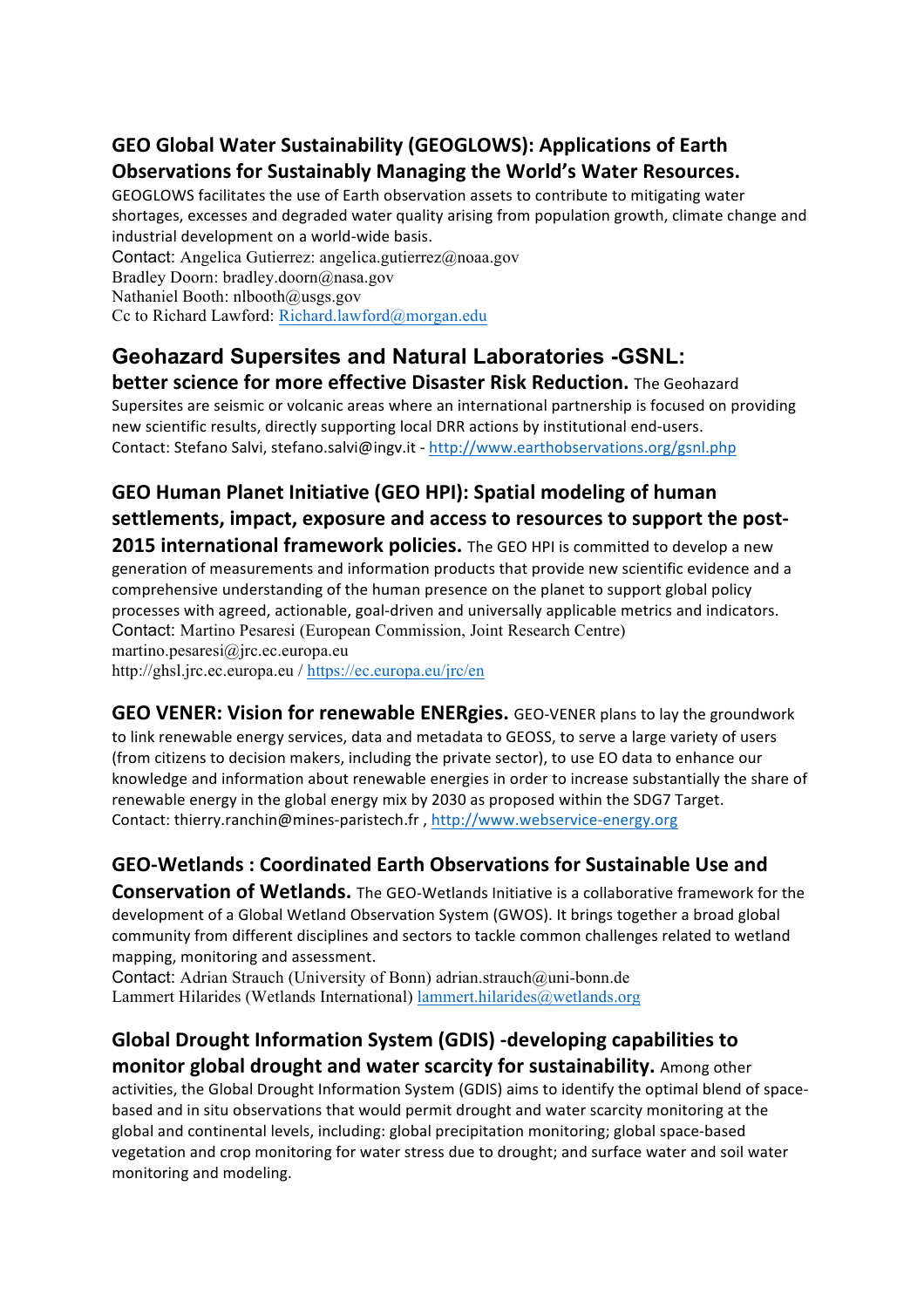Contact: Will Pozzi (Point of Contact) Will.Pozzi@gmail.com Richard Heim (NOAA NCEI), richard.heim@noaa.gov Steve Ansari (NIDIS portal manager), Steve.Ansari@noaa.gov Web site: https://www.drought.gov/gdm/current-conditions

# GEO Global Urban Observation and Information (GI-17): Monitoring Urban

**Assets in Support of Sustainable Cities.** GI-17 intends to improve urban monitoring and assessment through international cooperation and collaboration, to provide datasets, information, technologies to pertinent users (planning and environmental management agencies, especially in developing countries as well as the World Bank and UN), and to support UN SDG Goal 11: Make cities inclusive, safe, resilient and sustainable.

Dr. Qihao Weng, Indiana State University, Email: gweng@indstate.edu

# Global Wildfire Information System (GWIS): Assessing wildfire regimes and

**impacts globally.** The Global Wildfire Information System (GWIS) is a Global Initiative of GEO that aims to have a comprehensive view and evaluation of fire regimes and fire effects at global level through bringing together existing information sources at regional and national level. Contact: effis@jrc.ec.europa.eu or the coordinator of the initiative jesus.sanmiguel@jrc.ec.europa.eu

## **Oceans and Society -Blue Planet: Utilizing Ocean and Coastal Observations to**

**Benefit Society.** The overall goal of the GEO Blue Planet Initiative is to ensure the sustained development and use of ocean and coastal observations for the benefit of society. Blue Planet will work to support the users of ocean and coastal data by working on the integration of, and access to, in situ and remote sensing data.

Cintact: Dr Emily Smail (Blue Planet Secretariat), emily.smail@noaa.gov Dr Sophie Seeyave (GEO Principal, POGO), ssve@pml.ac.uk Website: www.geoblueplanet.org

# **Earth Observations in Service of the 2030 Agenda for Sustainable**

**Development:** Organize and realize the potential of Earth observations and geospatial data to advance the 2030 Agenda and enable societal benefits through achievement of the Sustainable Development Goals. The 2030 Agenda for Sustainable Development provides a universal development agenda for all countries and stakeholders to use as a blueprint of action for people, the planet and prosperity. The agenda is anchored by 17 Sustainable Development Goals (SDGs), associated Targets, and a global Indicator framework, and demands new data acquisition and integration approaches to improve the quality, coverage and availability of data to support the implementation of the development agenda at all levels. Contact: Lawrence Friedl (lfriedl@nasa.gov) Chu Ishida (ishida.chu@jaxa.jp)

Eduardo De La Torre (JDELATORRE@inegi.org.mx)

# AfriGEOSS Initiative: Strengthening use of Earth Observations and bringing **GEOSS to Africa**

Contact**:** Andiswa Mlisa, AfriGEOSS Coordinator, GEO Secretariat, amlisa@geosec.org AfriGEOSS: https://www.earthobservations.org/afrigeoss.php

## AmeriGEOSS Initiative: Implementing GEOSS in the Americas